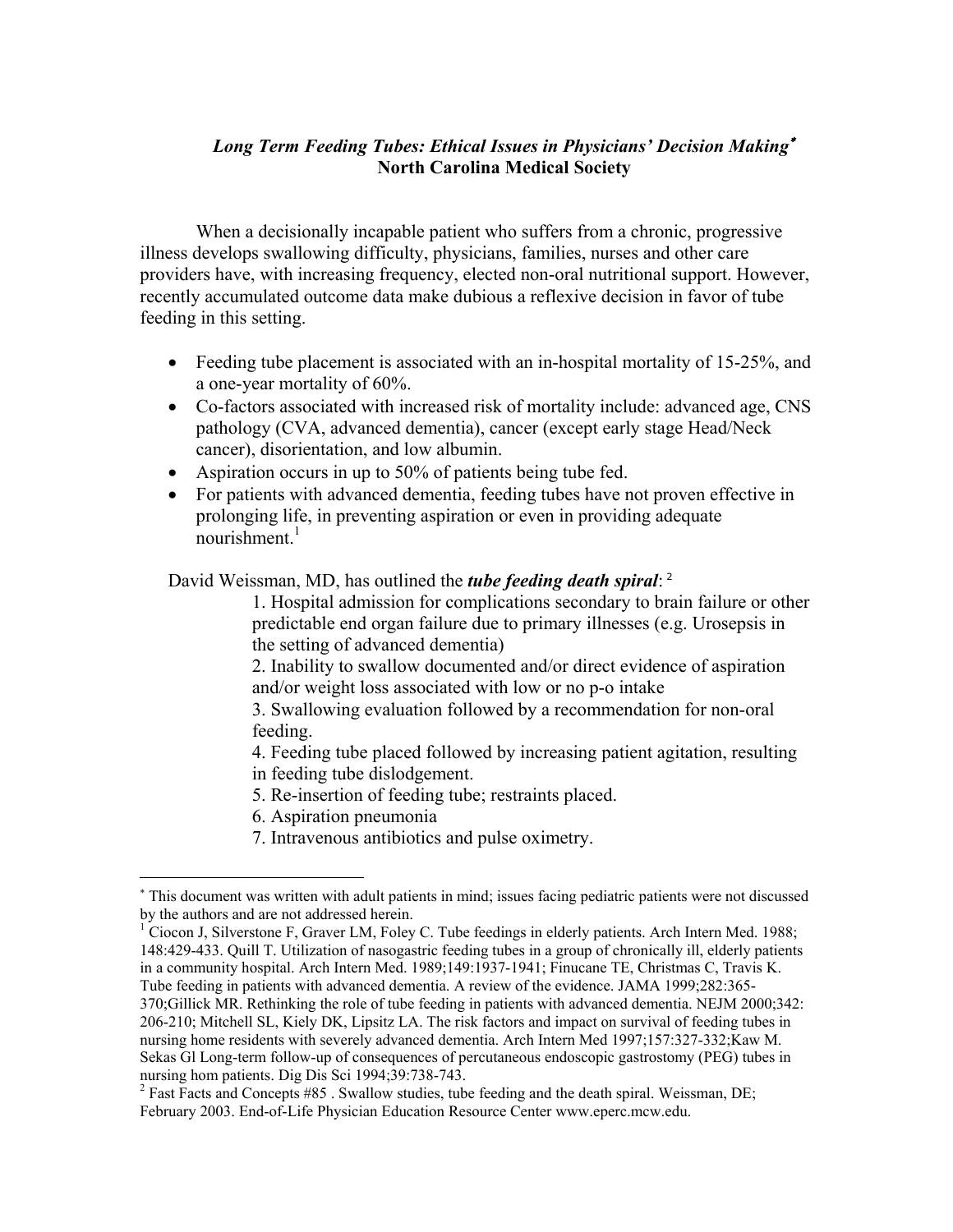- 8. Repeat steps 4-6 two or more times.
- 9. Family conference.
- 10. Death
- The specter of aggressive, over-treatment was a major factor motivating the patients' rights movement.
- Legal and ethical standards have been developed to support an informed decision to withhold or withdraw any medical intervention, including tube-feeding.<sup>3</sup>
- North Carolina does not prejudice with unique restrictions the medical decision whether or not to place a feeding tube.
- There is no ethical or legal warrant for the physician to evaluate differently a decision to withdraw tube-feeding from a decision to withhold tube-feeding.<sup>4</sup>
- Advance care directives, such as living wills, health care powers of attorney, etc., enable decisionally-capable patients to anticipate and plan for the contingency of losing their ability to communicate health care decisions, including a decision whether to withhold or withdraw tube-feeding.
- Persons authorized to give informed consent to feeding-tube placement on a patient's behalf may also make an *informed refusal* of tube placement.
- In the absence of advance care directives, a surrogate's decisions regarding feeding tube placement or removal should be based, whenever possible, on what the patient would choose in the circumstances. Otherwise, the surrogate's decisions should be guided by considering the patient's best interests.

The physician should not bias a discussion of the pros and cons of tube feeding with an implicit assumption that nursing home residents would prefer tube-feeding in the event they cannot swallow. On the contrary:

- A study of 421 randomly selected, competent persons living in 49 nursing homes found that only one third would favor feeding tube placement if they were unable to eat because of permanent brain damage. 61% opposed tube-feeding. Of those who initially favored tube placement, 25% changed their preference when they learned that physical restraints might be necessary to facilitate feeding tube use.<sup>5</sup>
- The desire for tube feeding decreases as the hypothetical degree of cognitive impairment increases.<sup>6</sup>

Tube feeding does not necessarily provide medical benefit to dying patient by enhancing quality of life nor by reducing suffering.

1

<sup>&</sup>lt;sup>3</sup> NCGS 90-320ff

<sup>&</sup>lt;sup>4</sup> CEJA 2.20, Withholding or Withdrawing Life-Sustaining Treatment. Available at: http://www.amaassn.org/apps/pf\_online/pf\_online?f\_n=browse&doc=policyfiles/CEJA/E-

<sup>2.20.</sup>HTM&&s\_t=&st\_p=&nth=1&prev\_pol=policyfiles/CEJA/E-

<sup>1.02.</sup>HTM&nxt\_pol=policyfiles/CEJA/E-2.01.HTM&

<sup>&</sup>lt;sup>5</sup> O'Brien LA, Grisso JA, Maislin G et al. Nursing home residents' preferences for life-sustaining treatments. JAMA 1995;274:1775-9.

 $6$  Frankl D, Dye RK, Bellamy PE. Attitudes of hospitalized patients towards life-support: a survey of 200 medical inpatients. Am J Med. 1989;86:645-8. Cohen-Mansfield JC, Droge JA, Billig N. Factors influencing hospital patients' preference in the utilization of life-sustaining treatment. Gerontologist. 1992;32:89-95.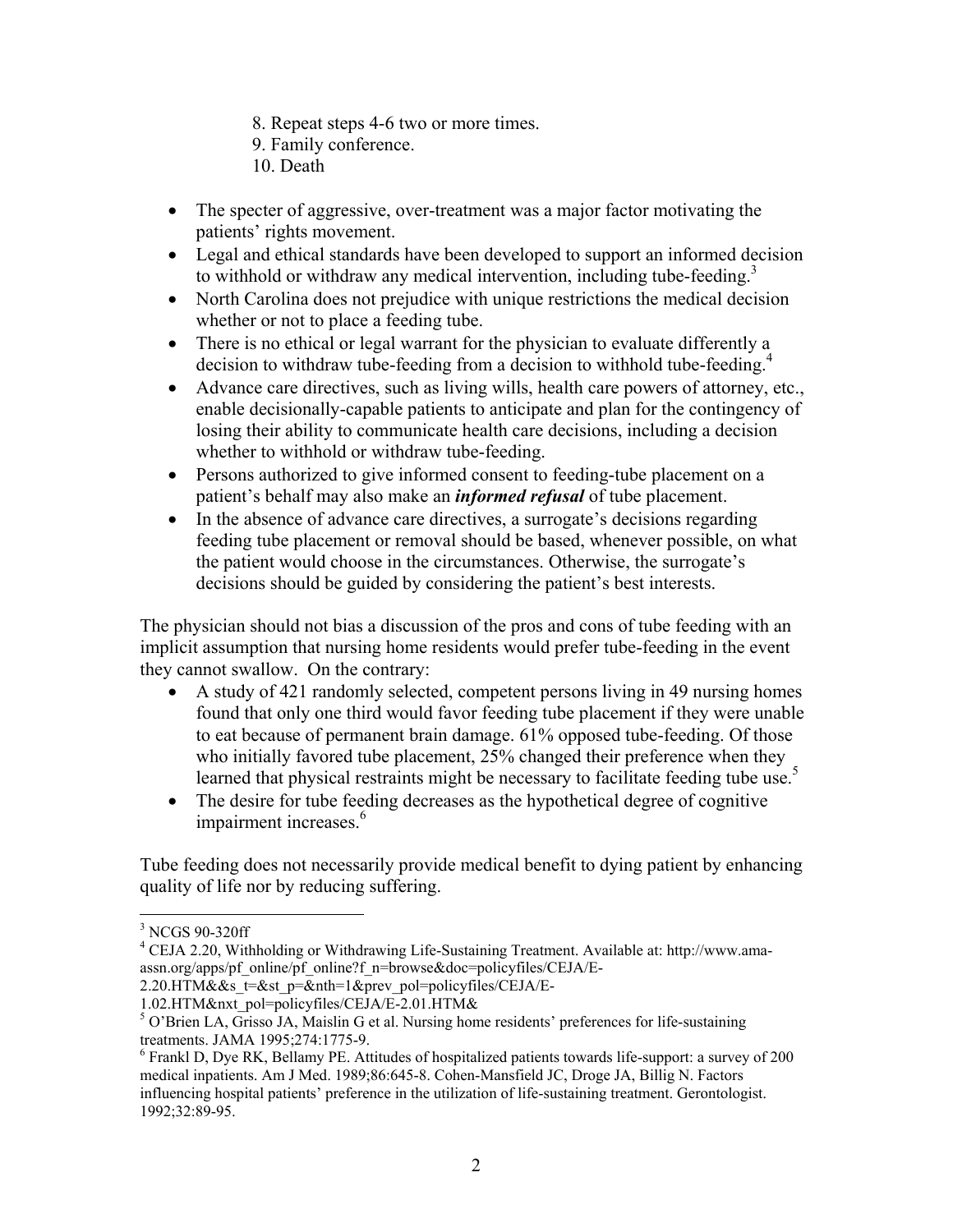- Tube feeding is associated with increased agitation and may reduce quality of life and dignity because it increases the need for physical restraints;<sup>7</sup>
- Typically, dying patients do not experience hunger or thirst;
- Malnutrition, a concomitant of the natural dying process, should not be confused with "starvation";
- While dry mouth commonly occurs in dying patients, tube-feeding does not relieve it;
- Complete relief from symptoms associated with dry mouth may be achieved with ice chips, moist sponge, sips of liquid, lip moisteners, hard candy, and mouth care."<sup>8</sup>

Recommendations:

<u>.</u>

- Prior to feeding-tube placement in a decisionally incapable patient, it is the physician's ethical responsibility to determine whether the patient has executed an advance directive whose provisions may apply to the placement decision. Otherwise, the physician should take the lead in discussing with the patient's surrogate decision maker the pros and cons of long term tube feeding.
- The physician should be prepared to address the common tendency to confuse "malnutrition" (a concomitant of the natural dying process) and "starvation."
- The physician should relate decisions about tube feeding  $+/-$  to achievable goals of care. A summary of discussions regarding tube-feeding should be documented in the medical record.
- The goals of care should be reviewed regularly to determine whether or to what degree tube-feeding, promotes or contradicts them.
- Consultation with Hospice or with a Palliative Care Service facilitates setting realistic goals of care.
- Since tube feeding has not proven beneficial in patients with advanced dementia, but on the contrary, is associated with significant increased morbidity, mortality and indignity, physicians may, in good conscience, recommend that it be withheld or withdrawn in these circumstances.
- In the event a valid decision is made to forego tube-feeding, the physician should enter in the patient's medical record an order "Do Not Tube Feed."
- Patients who are genuinely hungry should be allowed to eat anything they please.

## References

President's Commission for the Study of Ethical Problems in Medicine and Biomedical and Behavioral Research. *Deciding to Forego Life-Sustaining Treatment: A Report on Ethical, Medical and Legal Issues in Treatment Decisions.* Washington, DC: US Government Printing Office; 1983.

 $<sup>7</sup>$  Tinetti ME, Liu WL, Morottoli RA et al. Mechanical restraint among residents of skilled nursing</sup> facilities. JAMA 1991;265:463-467.

<sup>&</sup>lt;sup>8</sup> McCann RM, Hall WJ, Groth-Junker A. Comfort care of terminally ill patients: The appropriate use of nutrition and hydration. JAMA. 1994;272:1263-1266.